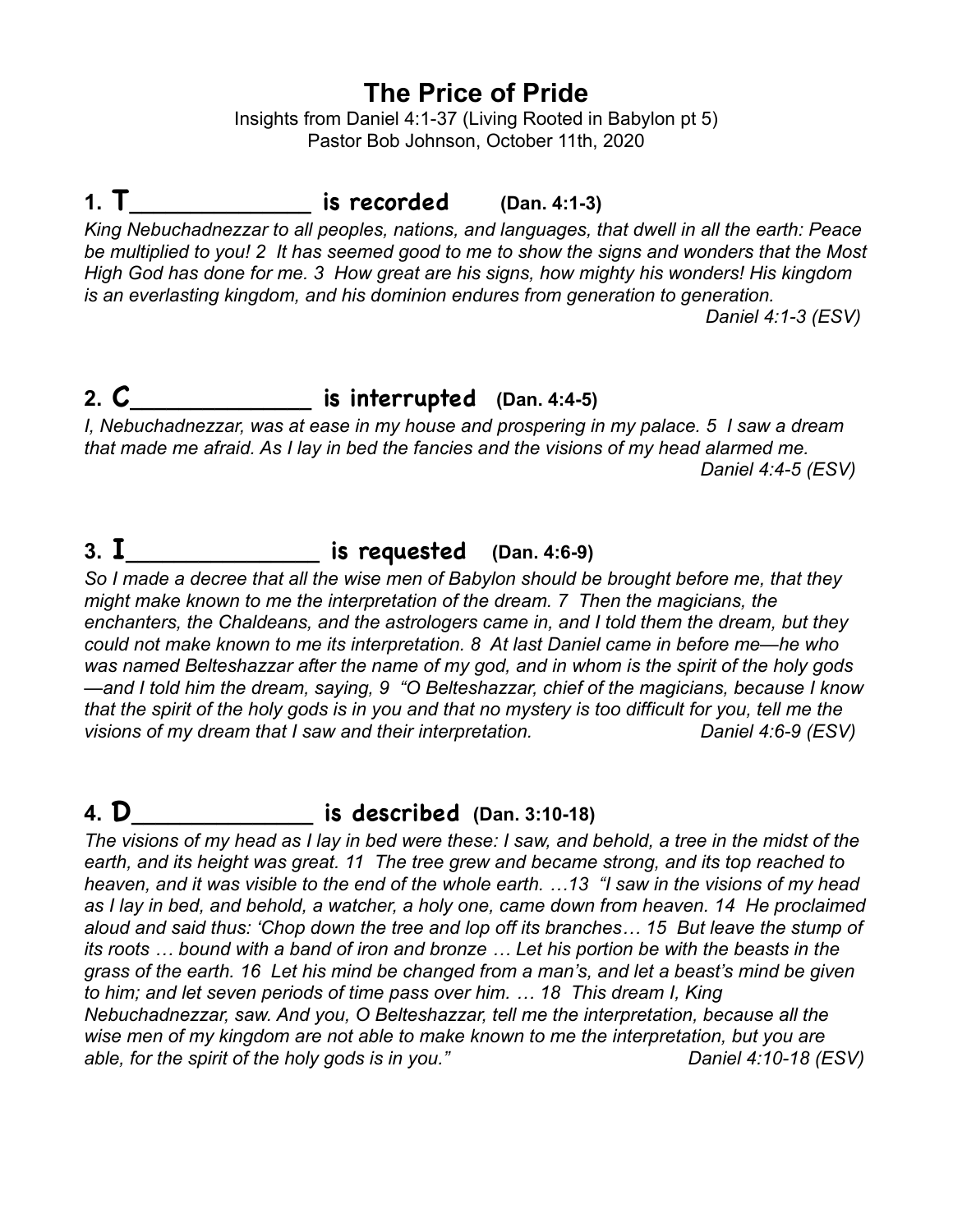# **5. D\_\_\_\_\_\_\_\_\_\_\_\_\_\_ is revealed (Dan. 4:19-26)**

*My Lord, may the dream be for those who hate you and its interpretation for your enemies! 20 The tree you saw, which grew and became strong … 22 it is you, O king … It is a decree of the Most High … seven periods of time shall pass over you, till you know that the Most High rules the kingdom of men and gives it to whom he will. …your kingdom shall be confirmed for you from the time that you know that Heaven rules. Daniel 4:19-26 (ESV)* 

# **6. A\_\_\_\_\_\_\_\_\_\_\_\_ is presented (Dan. 4:27)**

*Therefore, O king, let my counsel be acceptable to you: break off your sins by practicing righteousness, and your iniquities by showing mercy to the oppressed, that there may perhaps*  be a lengthening of your prosperity. The same of the same of the same of the same of the same of the same of the same of the same of the same of the same of the same of the same of the same of the same of the same of the s

## **7. W\_\_\_\_\_\_\_\_\_\_\_\_ is fulfilled (Dan. 4:28-33)**

*All this came upon King Nebuchadnezzar. 29 At the end of twelve months he was walking on the roof of the royal palace of Babylon, 30 and the king answered and said, "Is not this great Babylon, which I have built by my mighty power as a royal residence and for the glory of my majesty?" 31 While the words were still in the king's mouth, there fell a voice from heaven … 33 Immediately the word was fulfilled against Nebuchadnezzar.* 

 *Daniel 4:28-33 (ESV)* 

# **8. S\_\_\_\_\_\_\_\_\_\_\_\_ is restored (Dan. 4:34-37)**

*At the end of the days I, Nebuchadnezzar, lifted my eyes to heaven, and my reason returned to me, and I blessed the Most High, and praised and honored him who lives forever, for his dominion is an everlasting dominion, and his kingdom endures from generation to generation … 36 At the same time my reason returned to me, and for the glory of my kingdom, my majesty and splendor returned to me. My counselors and my lords sought me, and I was established in my kingdom, and still more greatness was added to me. 37 Now I, Nebuchadnezzar, praise and extol and honor the King of heaven, for all his works are right and his ways are just; and those who walk in pride he is able to humble. Daniel 4:34-37 (ESV)* 

# **Principles Related To Humility:**

- **1. Humility should be a P…**
- **2. Humility doesn't mean P…**
- **3. Humility brings P…**
- **4. Humility is P…**

**For a free audio or video copy of this message go to GracePointSD.com and/or search Grace Point Church San Diego on your Podcast App**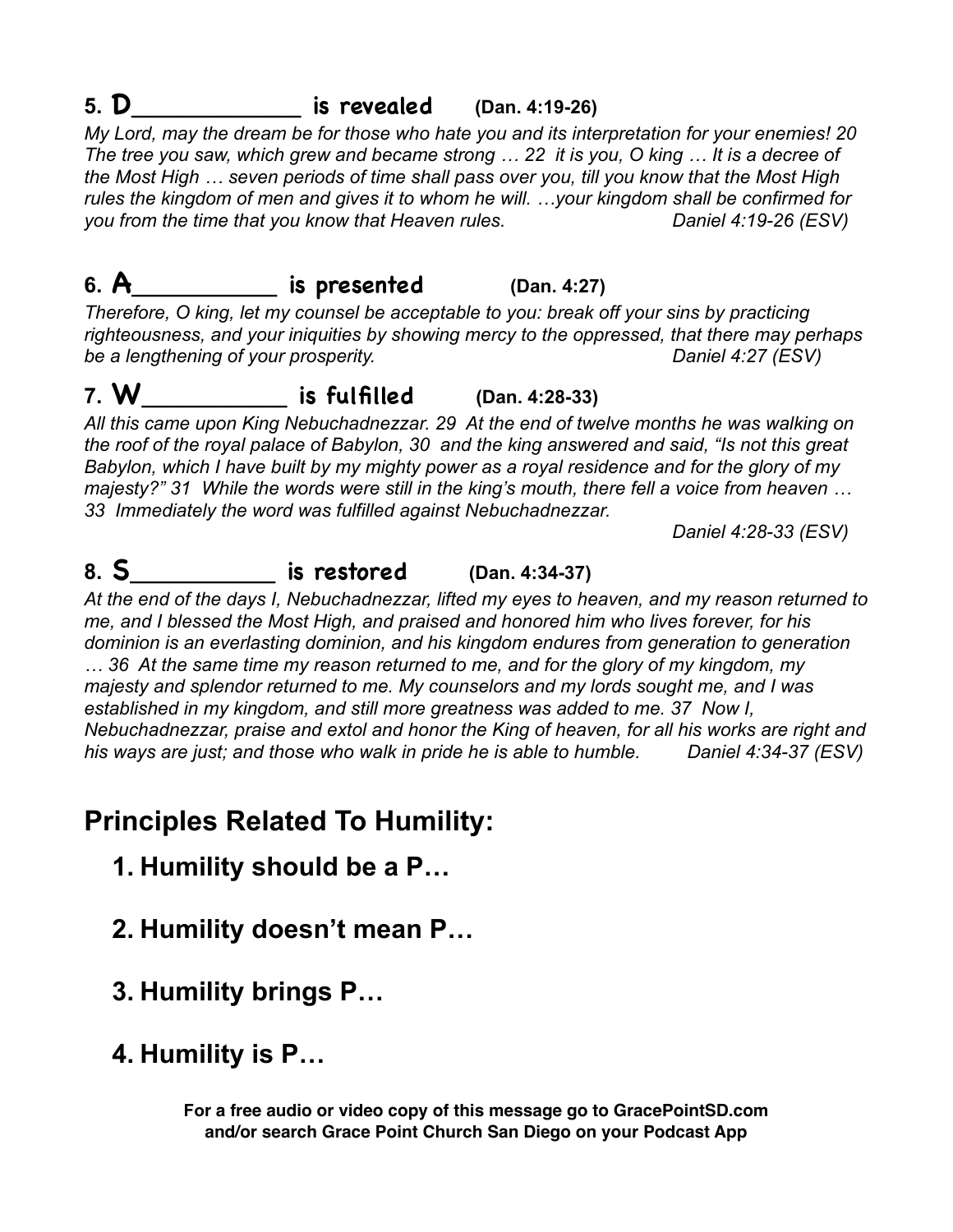## **GPC's "Living Rooted in Babylon" Small Group Discussion of Daniel 4 (Week Five of our Eight-Week Study and Discussion of Daniel 1-6)**

**Check - in** .... If you can't think of a better ice breaker question … try this one :) Throughout this pandemic season, most have stayed pretty close to home. If you had unlimited money and had a month off, where would you go in the world and what specifically would you look forward to see or do?

**Pause and Pray:** Be still and know that He is God...God who is present with you, loving you. Surrender yourself to His love. Let's open our hearts, lives and minds to whatever it is He wants to do with us. (pause)... Pray with one another.

### **Look back on your message outline or look back over Daniel 4:1-37**

What has continued to resonate with you from Sunday's message?

## **Digging Deeper:**

In this discussion guide there are reflection thoughts from "Knowledge of the Holy" by A.W. Tozer. They are provided for each of us to read separately for reflection and then answer questions as a group. This week, we just wanted to provide a fresh way to slow down just a bit to experience God in reflection and contemplation. May you have a renewed desire to know & worship God, humble yourself, and find sanity, rest and refreshment in Him this week.

"Without a doubt, the mightiest thought the mind can entertain is the thought of God."

## **I. Holy Interruptions and Invitations**

Toward the end of Daniel 4, Nebuchadnezzar acknowledges that God is holy. "God's holiness is what separates Him from all other beings, what makes Him separate and distinct from everything else. God's holiness is more than just His perfection or sinless purity; it is the essence of His "other-ness," His transcendence. God's holiness embodies the mystery of His awesomeness and causes us to gaze in wonder at Him as we begin to comprehend just a little of His majesty." R. C. Sproul

The Holy God gave him a dream that disturbed his comfort and prosperity.

**Reflection**: Until we have seen ourselves as God see us, we are not likely to be much disturbed over conditions around us as long as they do not get so far out of hand as to threaten our comfortable way of life. We have learned to live with unholiness and have come to look upon it as a natural and expected thing."

**Question:** When has the Holy and Loving God interrupted and disturbed your comfortable life to bring about godly change? How did you respond to His interruption? If not, how would you respond if He interrupted and disturbed you tonight?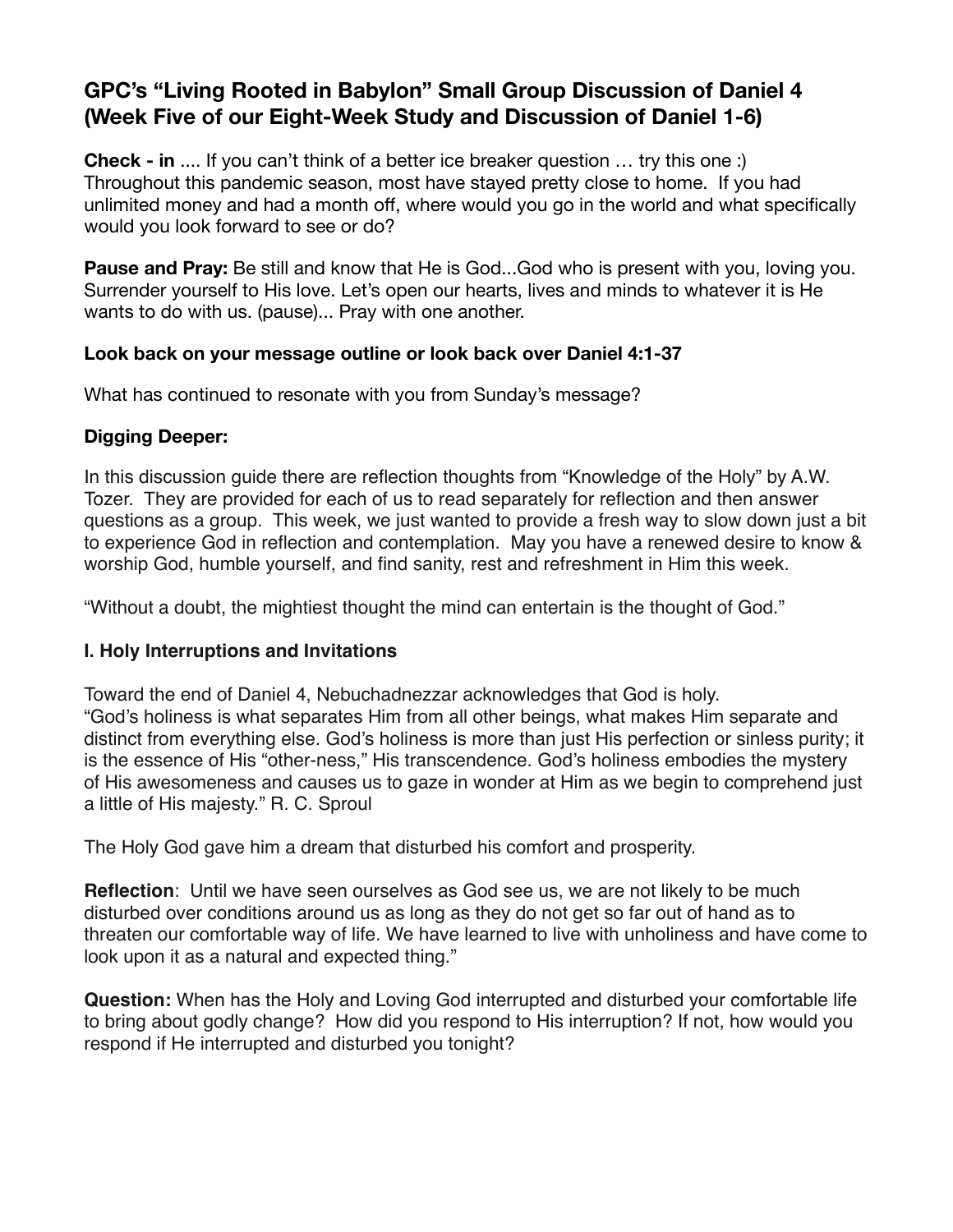### **II. Throne: pride or humility**

### **Reflection:**

"Because man is born a rebel, he is unaware that he is one. His constant assertion of self, as far as he thinks of it at all, appears to him a perfectly normal thing. He is willing to share himself, sometimes even to sacrifice himself for a desired end, but never to dethrone himself. No matter how far down the scale of social acceptance he may slide, he is still in his own eyes a king on a throne, and no one, not even God, can take that throne from him."

Humility is dependence on God. It's an acknowledgement that God is God and I am not. He is our Creator. He is infinite. He is perfect. He is all-powerful. He is the Most High and rules over the kingdoms of the world. (Read Daniel 4:17)

It is right for us to worship and completely depend on Him and no other.

Humility is possible. 2020 is an opportunity to recognize our limitations, our weakness, our vulnerabilities, our pride. What might humbling yourself before the Lord look like in your present circumstances?

### **Questions:**

Humility with God: Have you ever dethroned yourself from your life? Explain What does it look like for you to practice daily dependence on God? Like Daniel, do you live for God and discern to know His will? What does that look like?

Humility with others:

When has someone had the courage to tell you what you needed to hear and risk how you might respond? What was the outcome?

What should be our filter before just sharing our thoughts with others?

It is amazing that Daniel had a compassionate and loving heart toward Nebuchadnezzar. Because Daniel trusted God, it freed him to care about even his captor. How do we love our enemies and maintain a heart for hard people over the long haul? Is there a time to speak Truth? Is there a time to "let go" and no longer confront or "help" an individual?